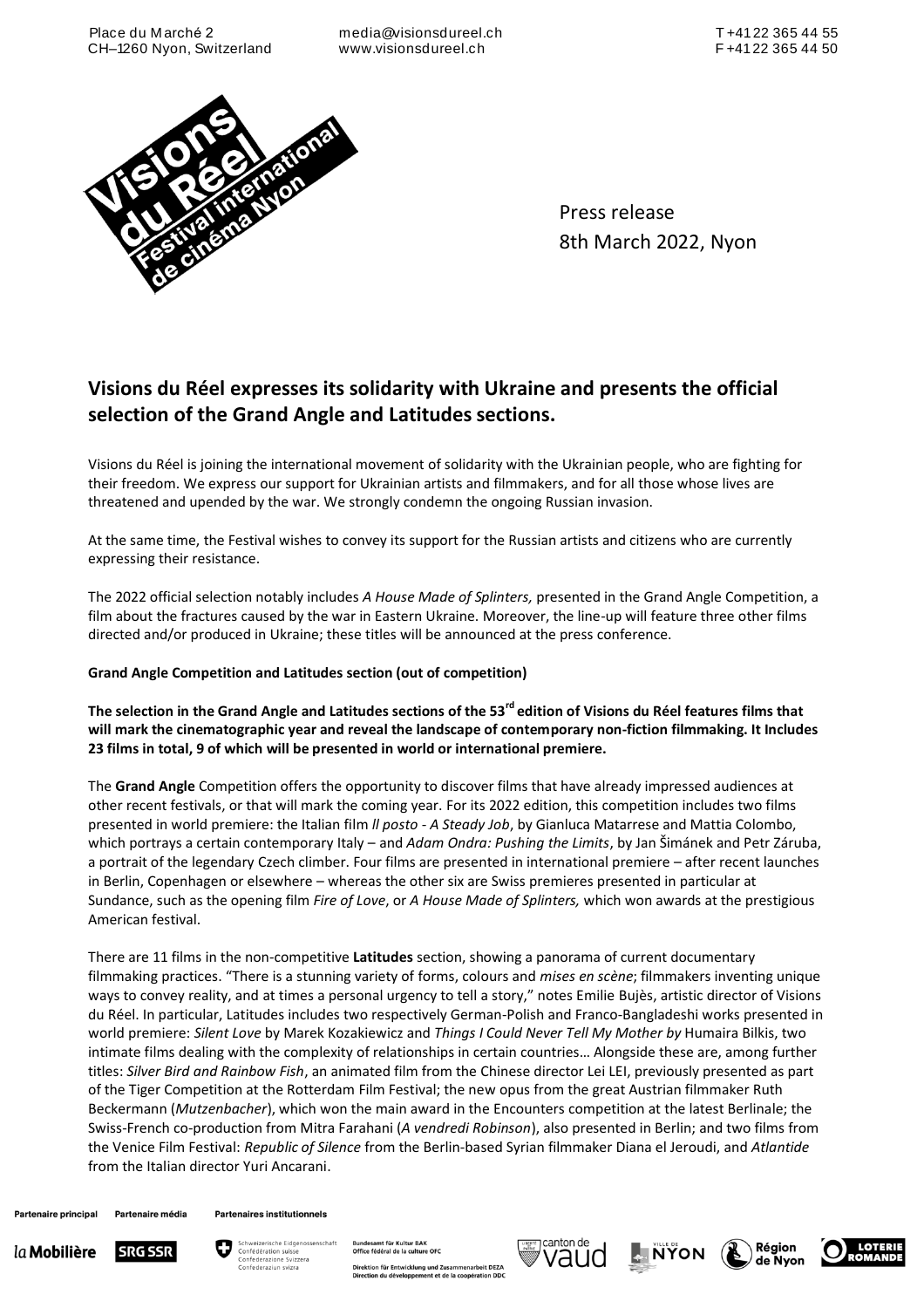The full programme of the 53<sup>rd</sup> edition of Visions du Réel will be unveiled on 15 March 2022 during the press conference.

# **Grand Angle**

12 feature films, including 2 world and 5 international premieres are presented in the Grand Angle competition, showcasing works that have already wowed audiences at other festivals or that will mark the coming year. The award is voted by the public.

# **Adam Ondra: Pushing the Limits**

Jan Šimanek and Petr Záruba, Czech Republic, Italy, 2022, 77'

## World Premiere

Adam Ondra is the best. Born in 1993, the Czech climber has broken a series of records and is widely recognised as the most accomplished in his discipline. No mountain or wall can resist him. But who is this young man who knows no fear, and doesn't seem to encounter failed attempts? Jan Šimanek and Petr Záruba deliver an intimate portrait, beyond the usual sensationalism of sports headlines.

# **A German Party**

Simon Brückner, Germany, 2022, 110' International Premiere

Since 2013, the AfD has become the main party of the German populist right. Centred on its leaders, the film observes the political intrigues and strategies implemented to expand its electoral base, especially during the health crisis and up to the 2021 general elections. A disquieting dive into the heart of a Germanic extreme right that is regaining ground.

# **A House Made of Splinters**

Simon Lereng Wilmont, Denmark, Finland, Sweden, Ukraine, 2022, 76' Swiss Premiere

War is raging in eastern Ukraine and the children's home in Lyssychansk receives a steady stream of new residents. Over the course of a few months, the centre's workers, armed with endless dedication, try to heal the hearts of these children whose families have been shattered by the conflict, and offer them some glimmers of hope.

# **A Marble Travelogue**

Sean Wang, Netherlands, Hong Kong SAR China, France, Greece, 2021, 99'

## Swiss Premiere

*A Marble Travelogue* recounts the odyssey of the marble route between Greece and China. The filmmaker casts a humorous look over an absurd economic circuit, from the mining of raw materials to manufacturing and retail, in which the search for authenticity and tradition are but a distant memory.

# **Children of the Mist**

Diem Ha Le, Vietnam, 2021, 90'

## Swiss Premiere

Di is 12 years old and lives in the mountains of Northern Vietnam. With her family, she awaits the festivities of the Lunar New Year, during which Hmong men kidnap young girls so they can marry them. In attempting to understand this ritual from another time, the filmmaker Diem Ha Le is torn between respect for a culture and the violence of a tradition.

#### **Daughters**

Jennifer Malqvist, Sweden, Denmark, 2022, 90' International Premiere

Sofia, Hedvig and Maja have grown up with bereavement; they were only eight, ten and sixteen years old when their mother took her own life. In this sensitive and graceful film whose images unfold over ten years, Jenifer Malmqvist carefully accompanies them, thus putting their loss into words, and capturing joy, sadness, and the passing of time.

**Partenaire principal** Partenaire média **Partenaires institutionnels** 





iral de la culture OFC rbeit DEZA Direktion für Entwicklung und Zu







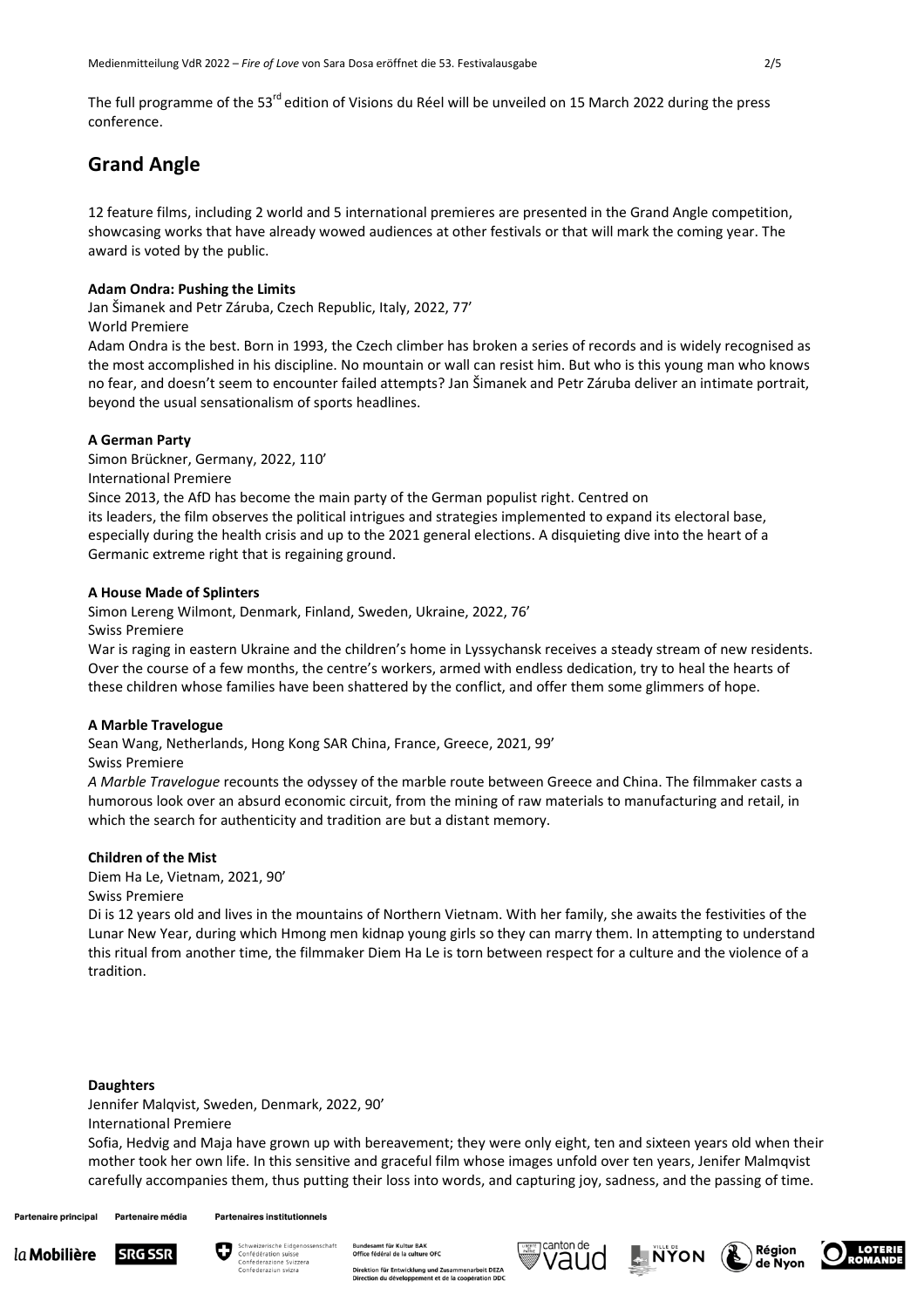# **Fire of Love**

Sara Dosa, United States, Canada, 2022, 93'

Swiss Premiere / Opening film

Intrepid French scientists Katia and Maurice Krafft loved each other as much as they loved volcanoes. Composed of spectacular images captured by the couple as they endeavor to comprehend the mystery of volcanoes and narrated by the American filmmaker and artist Miranda July, *Fire of Love* is an adventure film about time, the unknown, and the meaning of human existence.

## **Il posto - A Steady Job**

Gianluca Matarrese, Mattia Colombo, Italy, France, 2022, 75'

#### World Premiere

Every month, hundreds of unemployed nurses travel from the south to the north of Italy in search of work. Two of them organise the trips by overnight buses; a long journey of hope that often leads to nothing at all. Shot as a road movie, the two filmmakers paint a pitiless portrait of modern Italy before, during and after the health crisis.

## **Into the Ice**

Lars Osterfeld, Denmark, Germany, 2022, 85'

International Premiere

On the frozen borders of Greenland, three daring and committed glaciologists explore the ice core to answer one of the most pressing questions of our times: how fast is the ice sheet melting? *Into the Ice* is an enlightening adventure, a scientific film about one of the greatest challenges of the not-so distant future: the inevitable rise in sea levels.

#### **Karaoke Paradise**

Einari Paakkanen, Finland, 2022, 75'

#### Swiss Premiere

Places. People. Songs sung like a liberation, fragments of happiness, memories that are sometimes funny, sometimes painful. These moments of life are captured on camera during karaoke performances throughout the Finnish landscape. Joy and melancholy merge in this film's friendly approach, which will leave a lasting impression on its audience.

## **The Herd**

Monika Kotecka, Karolina Poryzała, Poland, 2021, 80'

# International Premiere

Karolina Poryzała and Monika Kotecka follow the rise of a women's amateur equestrian vaulting club, led by the energetic Natalia, who dreams of turning it into a professional national team. The camera fluidly captures the relationships between the riders, in a non-fiction melodrama that reveals the strength of the bonds that this adventure forges between these passionately anachronistic teenagers.

## **Tolyatti Adrift**

Laura Sistero, Spain, France, 2022, 70' International Premiere

A portrait of the disenchanted youth of the city of Tolyatti, once a symbol of Soviet progress and the automobile, now devastated by economic decline. Laura Sistero encounters an aimless young generation, who express their dreams of escape through crazy races in old patched-up Ladas. A cinematic object is propelled by spectacular skids to the rhythm of an electro-rock soundtrack.

# **Latitudes (out of competition)**

11 feature films, including 2 world premieres, are presented in this non-competitive section opening up a panorama of current practices in non-fiction filmmaking.

**Partenaire principal** 

```
Partenaire média
            Partenaires institutionnels
```








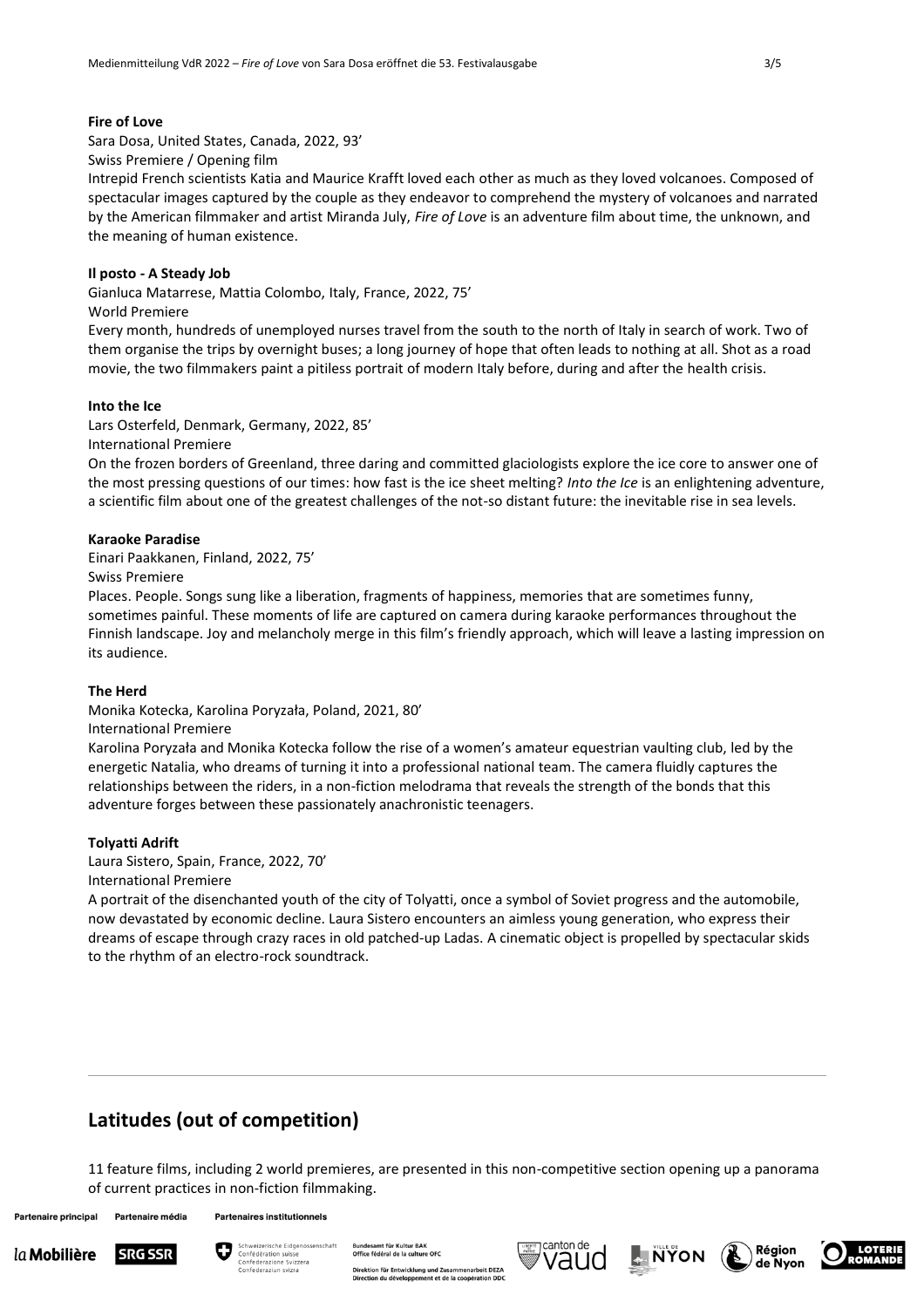# **Atlantide**

Yuri Ancarani, Italy, France, 2021, 100'

#### Swiss Premiere

Daniele, a young man from Sant'Erasmo, an island on the Venice Lagoon, dreams of a record breaking "barchino" (motorboat). In this beautiful and cinematic piece, Yuri Ancarani transports us to a musical and choreographic universe and succeeds in portraying a rootless generation, seen from the timeless perspective of the Venetian landscape.

## **A vendredi Robinson**

Mitra Farahani, France, Switzerland, Lebanon, Ireland, 2022, 96'

#### Swiss Premiere

Not being able to bring them together, Mitra Farahani instigates a visual, sound and written correspondence between two artists: the writer and filmmaker Ebrahim Golestan, a key figure in Iranian culture, and Jean-Luc Godard, the legendary filmmaker who lives in Rolle. Every Friday for 29 weeks, they film themselves, with humour and clear-sightedness.

## **Camouflage**

Jonathan Perel, Argentina, 2022, 93'

## Swiss Premiere

Felix Bruzzone is a writer who lives and regularly runs around Campo de Mayo, the biggest military base in Argentina, which served as a detention and torture camp during the country's former dictatorship. Through encounters with different characters and clever cinematic ideas, the singular links Bruzzone has with this particular place are revealed.

## **Malintzin 17**

Mara Polgovsky, Eugenio Polgovsky, Mexico, Switzerland, 2022, 64'

Swiss Premiere

For seven days, Eugenio Polgovsky and his five-year-old daughter observe a dove that broods, whatever the weather, over her nest built on a jumble of electric wires. *Malintzin 17*,

a posthumous work by the Mexican filmmaker, compares two displays of parental affection and devotion, gracefully composing an intimate visual experience of lockdown.

## **Mutzenbacher**

Ruth Beckermann, Austria, 2022, 100'

Swiss Premiere

*Josephine Mutzenbacher or The Story of a Viennese Whore, as Told by Herself* is an erotic account written in 1906. Staging a casting for a fictitious adaptation of the book, Ruth Beckermann, acclaimed documentary filmmaker asks men of all ages to read extracts of this scandalous book. The result is a witty, thought-provoking glimpse into how society shapes our eroticism.

# **No Place for You in Our Town**

Nikolay Stefanov, Bulgaria, 2022, 81' Swiss Premiere

With a sharp eye and by letting the protagonists speak for themselves. Nikolay Stefanov takes us to Pernik, a once flourishing mining center in Bulgaria, now the home of the FC Minyor soccer team. The film closely follows the lives of three hooligans: Tsetso, a skinhead and single father, the gang leader Dado, and Mimeto, the only woman in the group.

#### **Republic of Silence**

Diana El Jeroudi, Germany, France, Syria, Qatar, Italy, 2021, 183' Swiss Premiere

Does it begin with the camera she received aged seven, or when life collapses in Damas, splintered by dictatorship, war and international political corruption? *Republic of Silence* is like a fresco that encompasses more than a decade,

**Partenaire principal** Partenaire média **Partenaires institutionnels** 





erar nanar Brux<br>iral de la culture OFC rbeit DEZA Direktion für Entwicklung und Zu